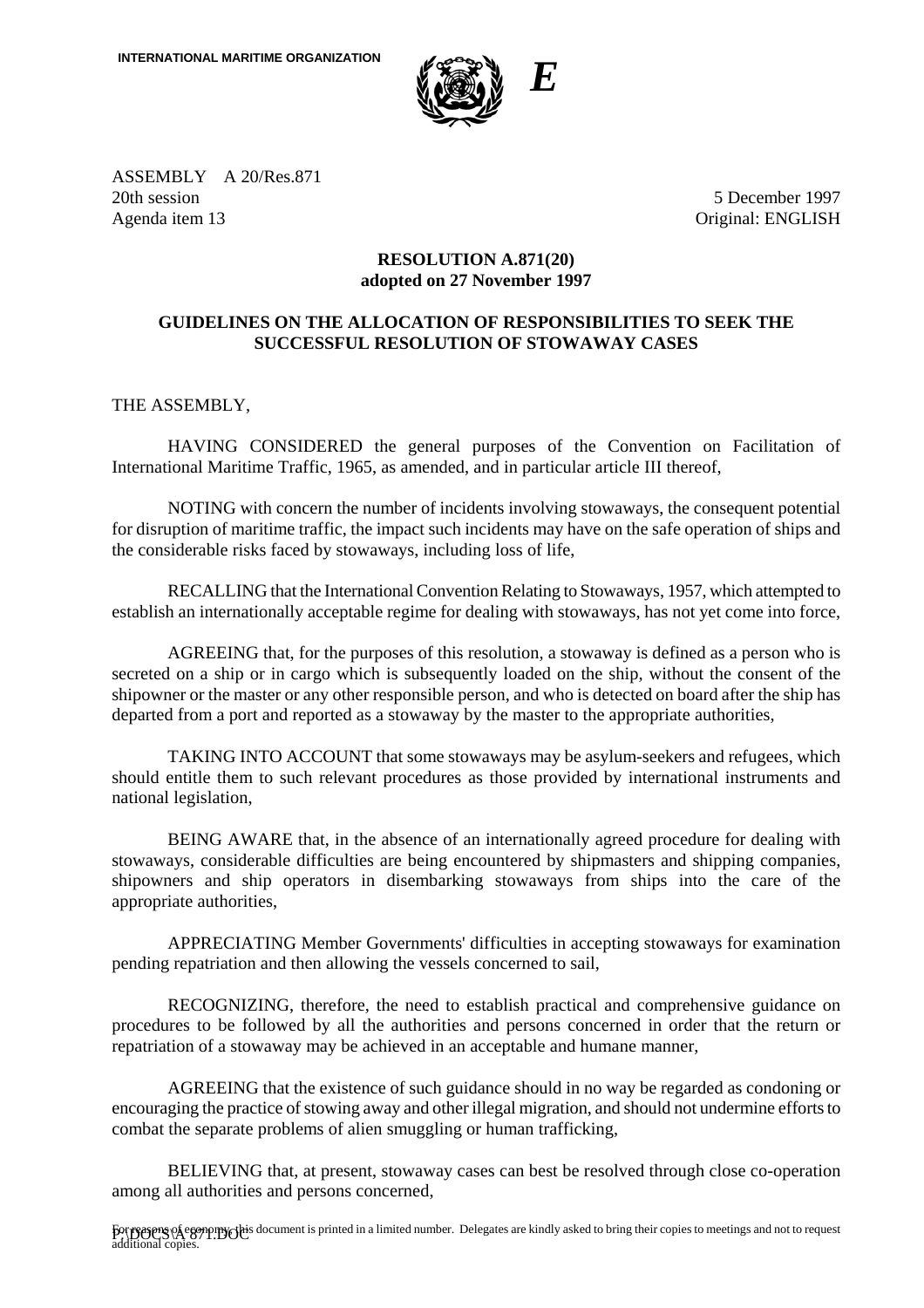BELIEVING FURTHER that, in normal circumstances, through such co-operation, stowaways should, as soon as practicable, be removed from the ship concerned and returned to the country of nationality/citizenship or to the port of embarkation, or to any other country which would accept them,

RECOGNIZING that stowaway incidents should be dealt with humanely by all Parties involved, giving due consideration to the operational safety of the ship and its crew,

WHILST URGING national authorities, port authorities, shipowners and masters to take all reasonable precautions to prevent stowaways gaining access to vessels,

HAVING CONSIDERED the recommendations made by the Facilitation Committee at its twenty-fifth session,

1. ADOPTS the Guidelines on the allocation of responsibilities to seek the successful resolution of stowaway cases, set out in the Annex to the present resolution;

2. URGES Governments to implement in their national policies and practices the procedures recommended in the annexed Guidelines;

3. URGES ALSO Governments to deal with stowaway cases in a spirit of co-operation with other parties concerned, on the basis of the allocation of responsibilities set out in the annexed Guidelines;

4. INVITES shipping companies, shipowners and ship operators to take on the relevant responsibilities set out in the annexed Guidelines and to guide their masters and crews as to their respective responsibilities in stowaway cases;

5. INVITES Governments to develop, in co-operation with the industry, comprehensive strategies to prevent intending stowaways from gaining access to ships;

6. REQUESTS the Facilitation Committee to continue to monitor the effectiveness of the annexed Guidelines on the basis of information provided by Governments and the industry, to keep them under review and to take such further action, including the development of a relevant binding instrument, as may be considered necessary in the light of developments;

7. REVOKES FAL.2/Circ.43.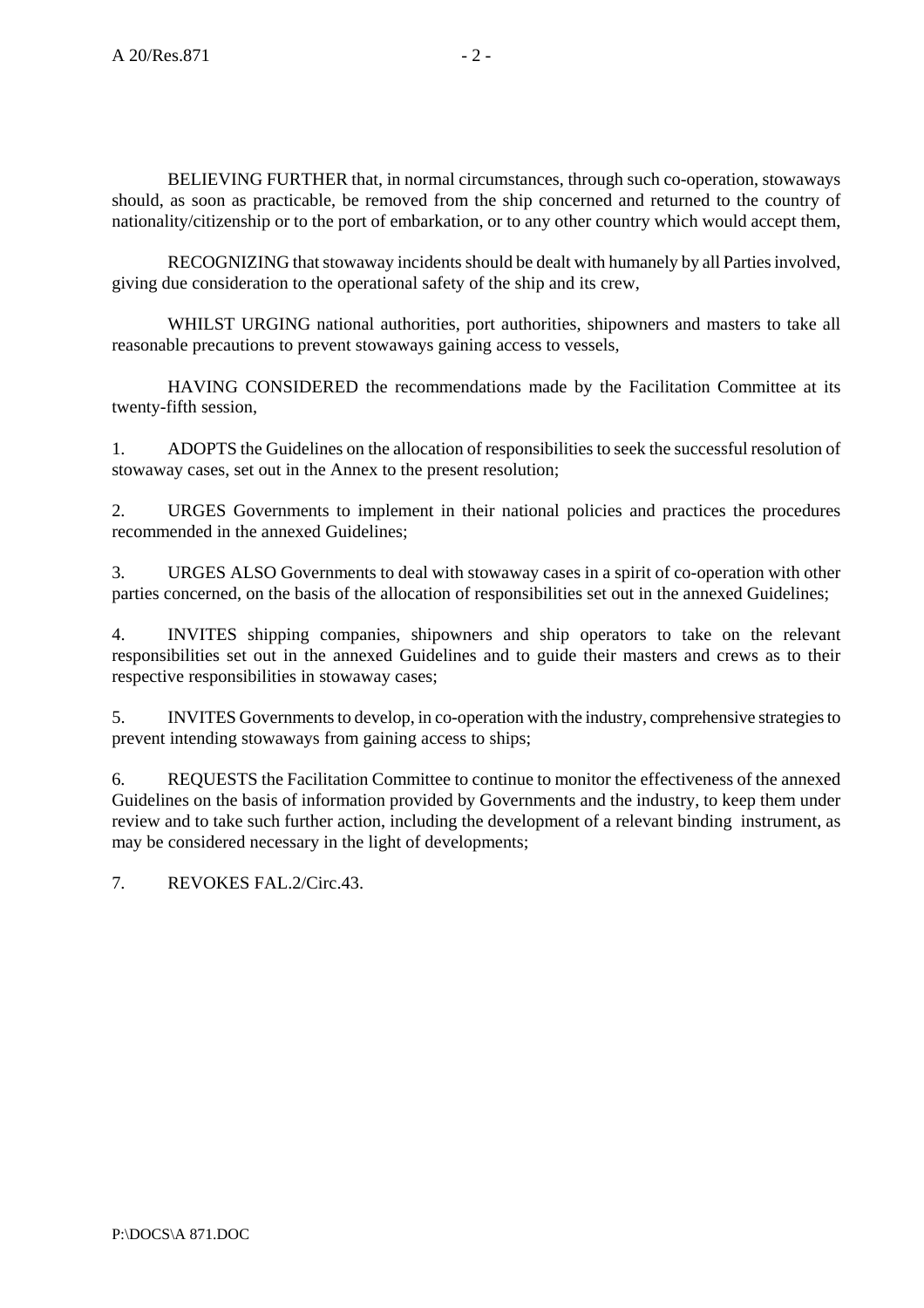#### ANNEX

# **GUIDELINES ON THE ALLOCATION OF RESPONSIBILITIES TO SEEK THE SUCCESSFUL RESOLUTION OF STOWAWAY CASES**

1 Masters, shipowners<sup>\*</sup>, port authorities, national administrations, and other bodies including security operators all have a responsibility to cooperate to prevent illegal access to a vessel while it is in port. However, no matter how effective routine port and ship security is, there will still be occasions when stowaways gain access to vessels, either secreted in the cargo or by surreptitious boarding.

2 For the purposes of the Guidelines a stowaway is defined as a person who is secreted on a ship, or in cargo which is subsequently loaded on the ship, without the consent of the shipowner or the master or any other responsible person, and who is detected on board after the ship has departed from a port and reported as a stowaway by the master to the appropriate authorities.

3 The resolution of stowaway cases is difficult because of different national legislation in each of the potentially several countries involved: the country of embarkation, the country of disembarkation, the flag State of the vessel, the country of apparent, claimed or actual nationality/citizenship of the stowaway, and countries of transit during repatriation.

- 4 There are, however, some basic principles which can be applied generally. These are as follows:
	- .1 A recognition that stowaways arriving at or entering a country without the required documents are, in general, illegal entrants. Decisions on dealing with such situations are the prerogative of the countries where such arrival or entry occurs.
	- .2 Stowaway asylum-seekers should be treated in compliance with international protection principles as set out in international instruments\*\* and relevant national legislation.
	- .3 The shipowner and his representative on the spot, the master, as well as port authorities and national administrations, should cooperate as far as possible in dealing with stowaway cases.
	- .4 Shipowners and their representatives on the spot, masters, port authorities and national administrations should have security arrangements in place which, as far as practicable, will prevent intending stowaways from getting aboard a ship or, if this fails, will detect them before a ship arrives at port. Where national legislation permits, national authorities should consider prosecution of stowaways for trespassing upon or damaging the property of the shipping company, or the cargo.

 <sup>\*</sup> <sup>\*</sup>Including any persons or party acting on behalf of the owner of the vessel.

<sup>\*\*</sup>Reference is made to the provisions of the United Nations Convention relating to the Status of Refugees of 28 July 1951 and of the United Nations Protocol relating to the Status of Refugees of 31 January 1967.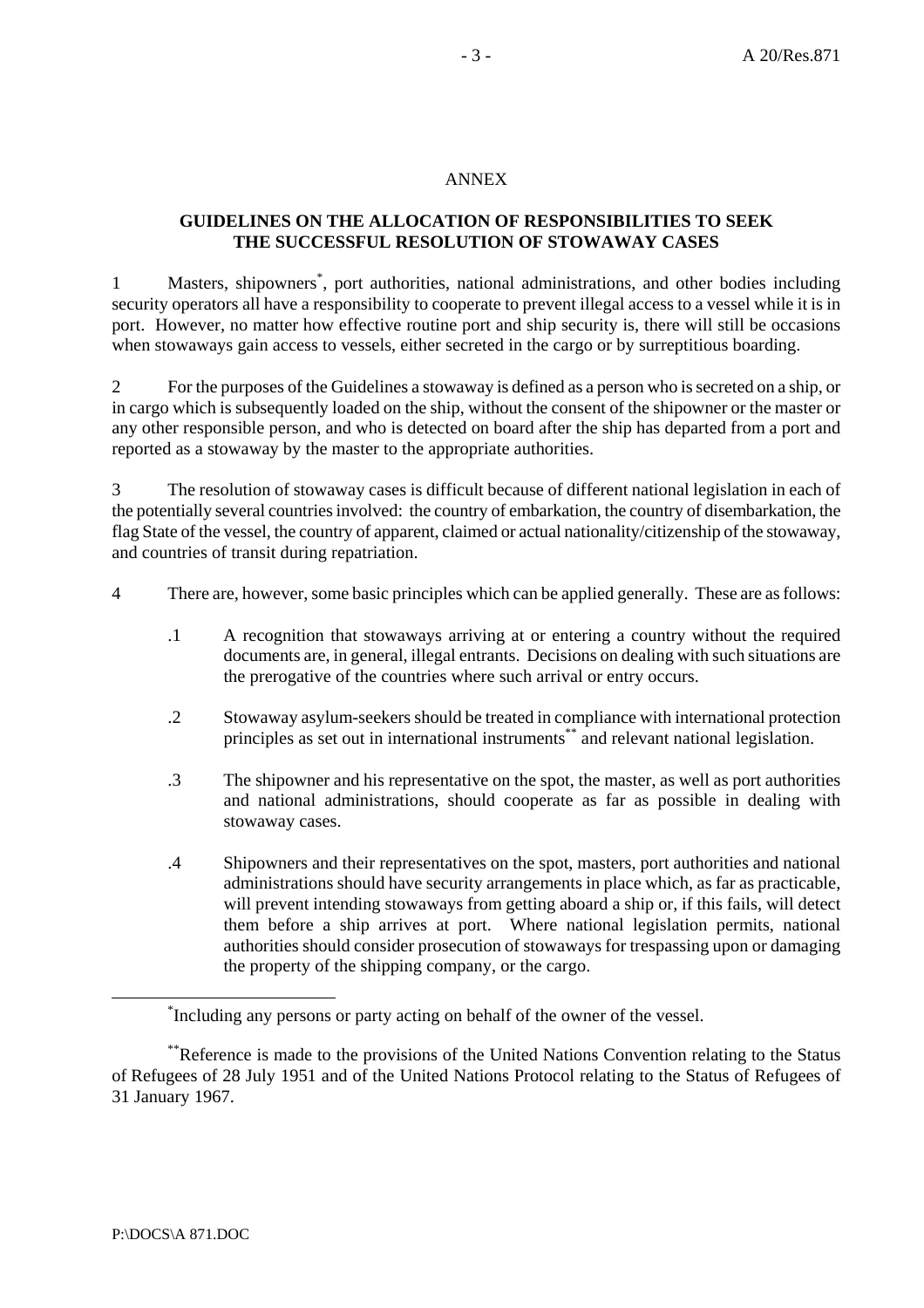- .5 All Parties should be aware that an adequate search may minimize the risk of having to deal with a stowaway case and may also save the life of a stowaway who may, for example, be hiding in a place which is subsequently sealed and/or chemically treated.
- .6 Countries should admit returned stowaways with full nationality/citizenship status of that country or a right of residence.
- .7 The country of the original port of embarkation of a stowaway should normally accept the return of such a stowaway for examination pending final case disposition.
- .8 Every effort should be made to avoid situations where a stowaway has to be detained on board a ship indefinitely. In this regard countries should co-operate with the shipowner in arranging the return of a stowaway to an appropriate country.
- .9 Stowaway incidents should be dealt with humanely by all parties involved. Due consideration must always be given to the operational safety of the ship and to the well-being of the stowaway.

5 As a first step in addressing the issue, a framework of the various responsibilities, rights and liabilities of the parties involved needs to be identified and agreed. The following allocation of responsibility is suggested:

#### **.1 The master**

- .1.1 to make every effort to determine immediately the port of embarkation of the stowaway;
- .1.2 to make every effort to establish the identity, including the nationality/citizenship of the stowaway;
- .1.3 to prepare a statement containing all information relevant to the stowaway, in accordance with information specified in the standard document annexed to these Guidelines, for presentation to the appropriate authorities;
- .1.4 to notify the existence of a stowaway and any relevant details to his shipowner and appropriate authorities at the port of embarkation, the next port of call and the flag State;
- .1.5 not to depart from his planned voyage to seek the disembarkation of a stowaway to any country unless repatriation has been arranged with sufficient documentation and permission given for disembarkation, or unless there are extenuating security or compassionate reasons;
- .1.6 to ensure that the stowaway is presented to the appropriate authorities at the next port of call in accordance with their requirements;
- .1.7 to take appropriate measures to ensure the security, general health, welfare and safety of the stowaway until disembarkation;

### **.2 The shipowner or operator**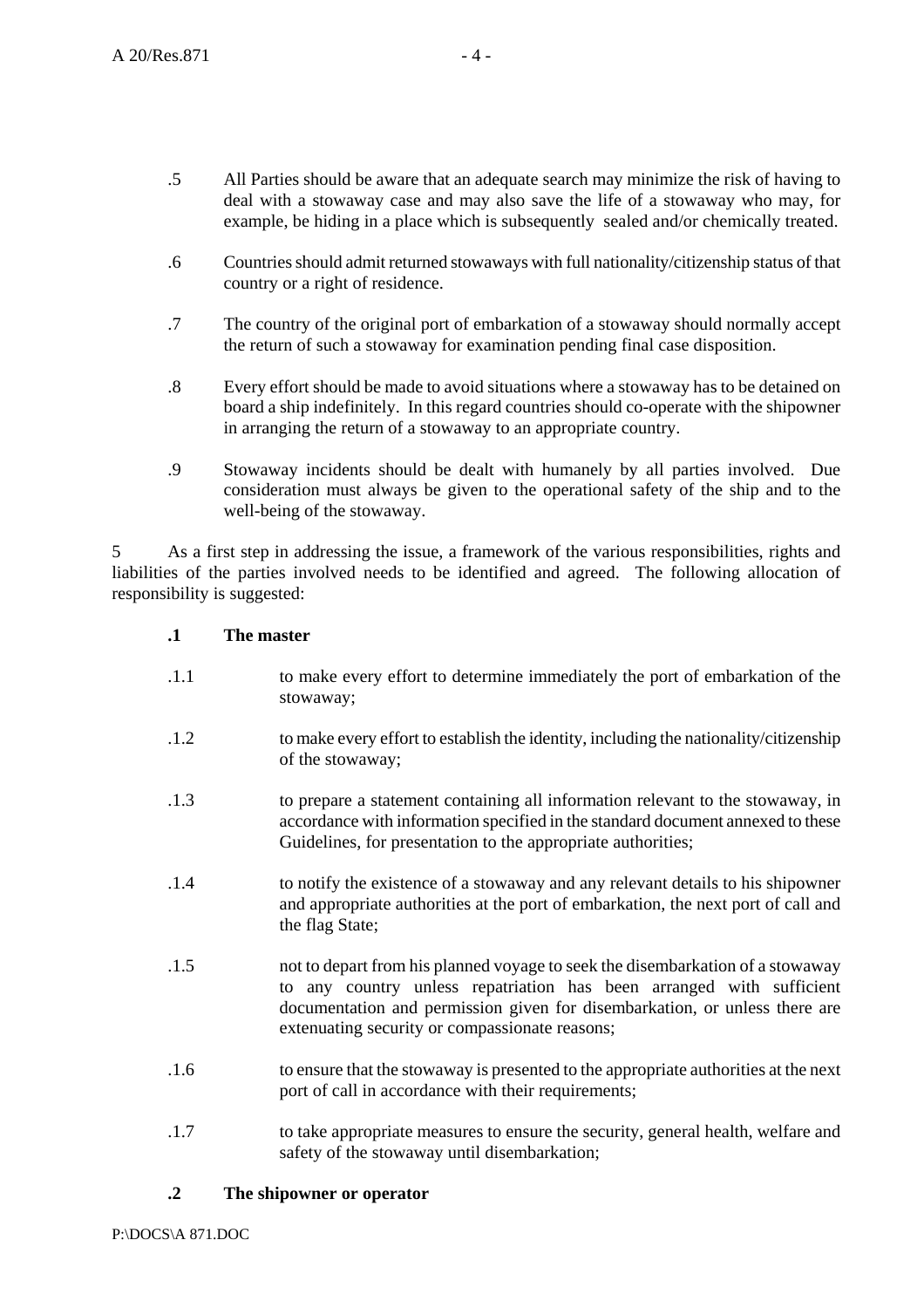| .2.1      | to ensure that the existence of, and any relevant information on, the stowaway<br>has been notified to the appropriate authorities at the port of embarkation, the<br>next port of call and the flag State;                                                                                                                            |
|-----------|----------------------------------------------------------------------------------------------------------------------------------------------------------------------------------------------------------------------------------------------------------------------------------------------------------------------------------------|
| .2.2      | to comply with any removal directions made by the competent national<br>authorities at the port of disembarkation;                                                                                                                                                                                                                     |
| $\cdot$ 3 | Country of first scheduled port of call after discovery of the stowaway (port of<br>disembarkation)                                                                                                                                                                                                                                    |
| .3.1      | to accept the stowaway for examination in accordance with the national laws of<br>that country and, where the competent national authority considers that it would<br>facilitate matters, to allow the shipowner and his named representative and the<br>competent or appointed P&I Club correspondent to have access to the stowaway; |
| .3.2      | to consider allowing disembarkation and provide, as necessary and in accordance<br>with national law, secure accommodation which may be at the expense of the<br>shipowner or agents, where:                                                                                                                                           |
| .3.2.1    | a case under .3.1 is unresolved at the time of sailing, or                                                                                                                                                                                                                                                                             |
| .3.2.2    | national authorities are satisfied that arrangements have been made and<br>will be effected for the early return or repatriation of the stowaway by<br>other means (which may be at the expense of the shipowner or agents),<br><sub>or</sub>                                                                                          |
| .3.2.3    | a stowaway's presence on board would endanger the safe operation of the<br>vessel;                                                                                                                                                                                                                                                     |
| .3.3      | to assist, as necessary, in the identification of the stowaway and the<br>establishment of his or her nationality/citizenship;                                                                                                                                                                                                         |
| .3.4      | to assist, as necessary, in establishing the validity and authenticity of a<br>stowaway's documents;                                                                                                                                                                                                                                   |
| .3.5      | to give directions for the removal of the stowaway to the port of embarkation,<br>country of nationality/citizenship or to some other country to which lawful<br>directions may be made, in co-operation with the shipowner and his nominated<br>representative;                                                                       |
| .3.6      | in co-operation with the shipowner and his and his nominated representatives to<br>discuss repatriation or removal arrangements or directions with the<br>master/shipowner or their appointed representatives, keeping them informed, as<br>far as practicable, of the level of detention costs, while keeping these to a<br>minimum;  |
| .3.7      | to consider mitigation of charges that might otherwise be applicable when<br>shipowners have cooperated with the control authorities to the satisfaction of<br>those authorities in measures designed to prevent the transportation of<br>stowaways;                                                                                   |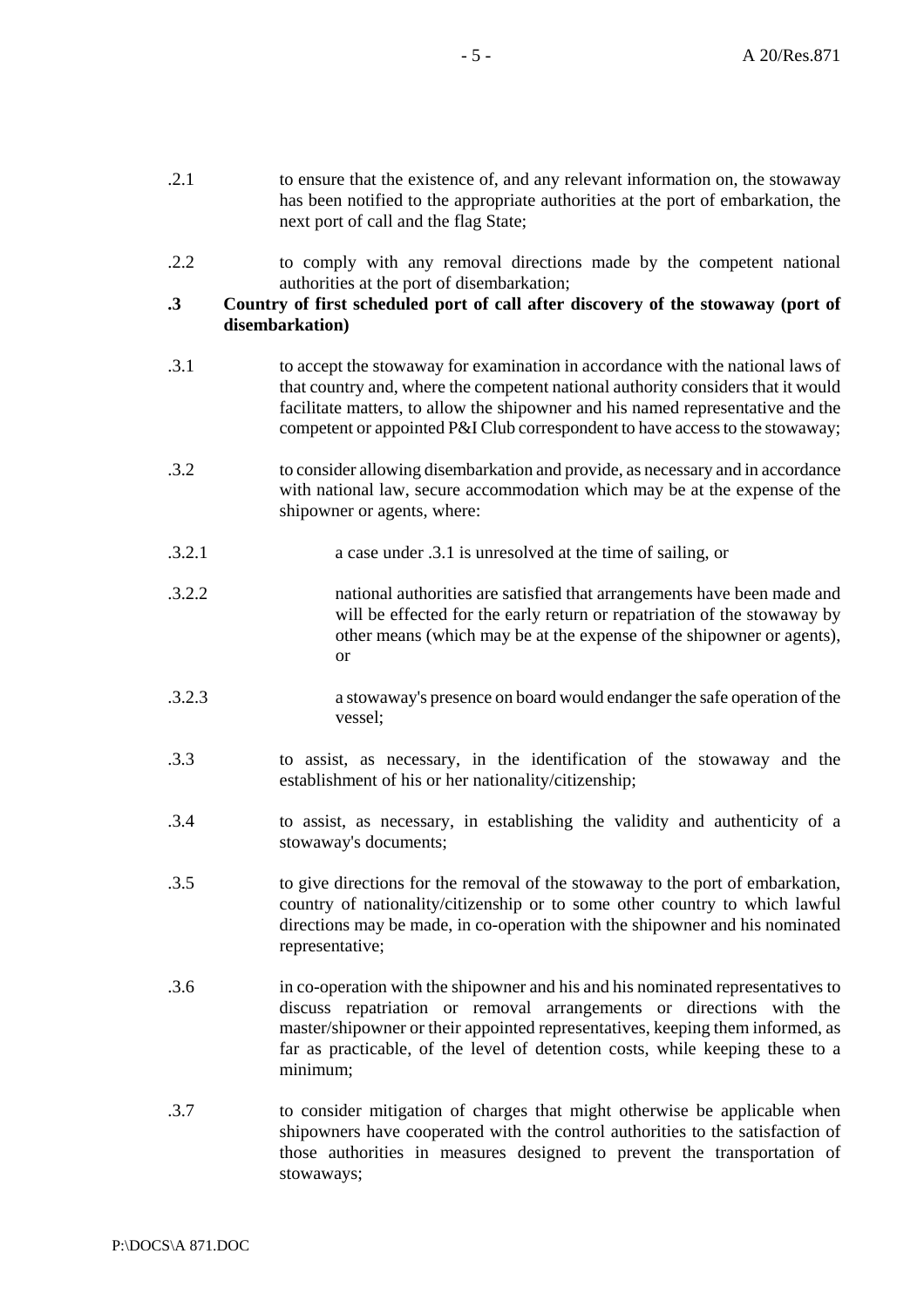- .3.8 to issue, if necessary, in the event that the stowaway has no identification and/or travel documents, a document attesting to the circumstances of embarkation and arrival to enable the return of the stowaway either to his country of origin, to the country of the port of embarkation, or to any other country to which lawful directions can be made, by any means of transport;
- .3.9 to hand over the document to the transport operator effecting the removal of the stowaway;
- .3.10 to take proper account of the interests of, and implications for, the shipowner or agent when directing detention and setting removal directions, so far as is consistent with the maintenance of control, their duties or obligations to the stowaway under the law, and the cost to public funds.

#### **.4 The country of the original port of embarkation of the stowaway (i.e. the country where the stowaway first boarded the ship)**

- .4.1 to accept any returned stowaway having nationality/citizenship or right of residence;
- .4.2 to accept, in normal circumstances, a stowaway back for examination where the port of embarkation is identified to the satisfaction of the authorities of the receiving country;
- .4.3 to apprehend and detain the stowaway, where permitted by national legislation, if the stowaway is discovered before sailing either on the vessel or in cargo due to be loaded; to refer the intended stowaway to local authorities for prosecution, and/or, where applicable, to the immigration authorities for examination and possible removal: no charge to be imposed on the shipowner in respect of detention or removal costs, and no penalty to be imposed;
- .4.4 to apprehend and detain the stowaway, where permitted by national legislation, if the stowaway is discovered while the vessel is still in the territorial waters of the country of the port of his embarkation, or in another port in the same country (not having called at a port in another country in the meantime) no charge to be imposed on the shipowner in respect of detention or removal costs, and no penalty to be imposed.

## **.5 The apparent or claimed country of nationality/citizenship of the stowaway**

- .5.1 to make every effort to assist in determining the identity and nationality/citizenship of the stowaway and to document the stowaway, accordingly once satisfied that he or she holds the nationality/citizenship claimed;
- .5.2 to accept the stowaway where nationality/citizenship is established.

### **.6 The flag State of the vessel**

.6.1 to be willing, if practicable, to assist the master/shipowner or the appropriate authority at the port of disembarkation in identifying the stowaway and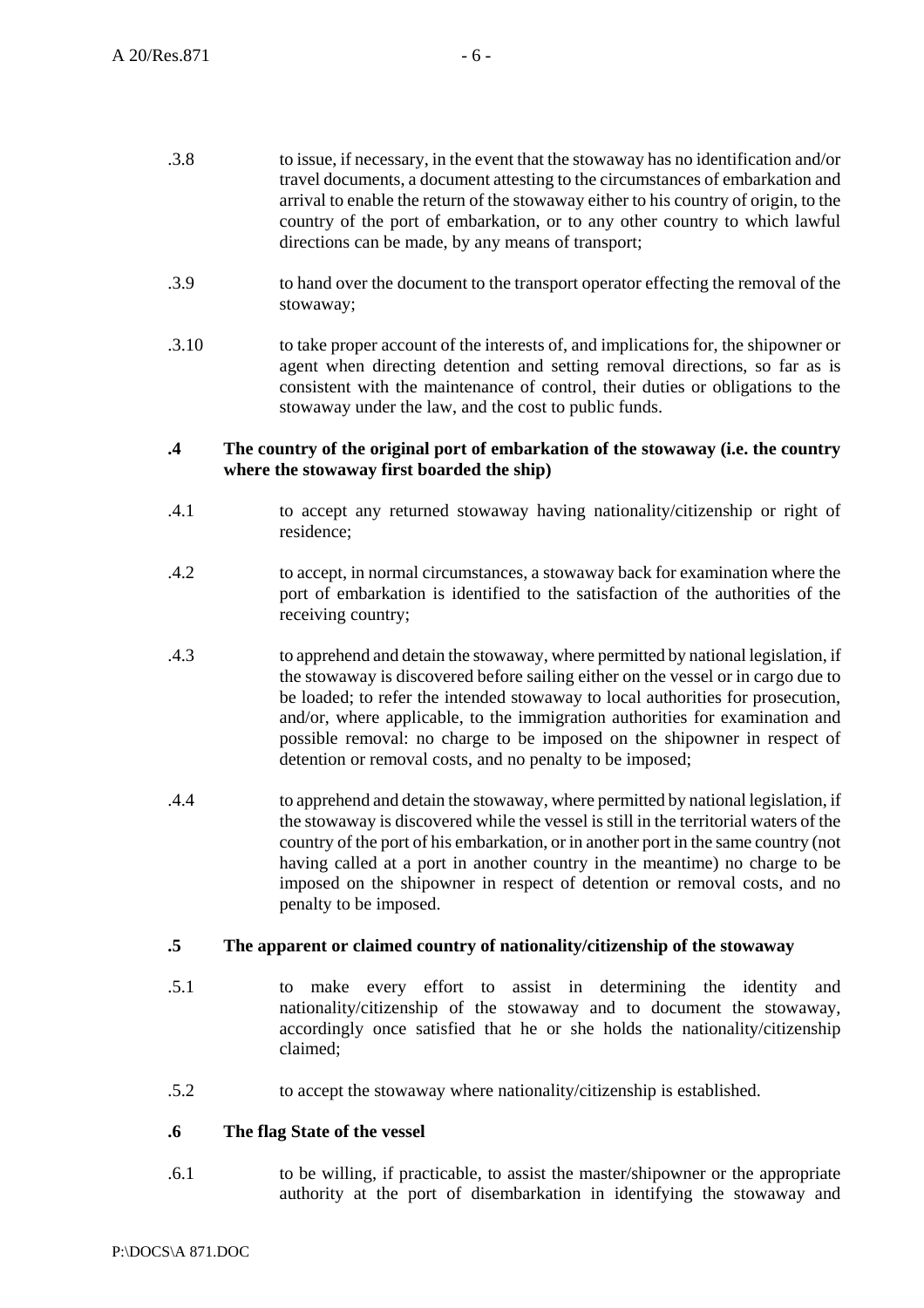determining his or her nationality/citizenship;

- .6.2 to be prepared to make representations to the relevant authority to assist in the removal of the stowaway from the vessel at the first available opportunity;
- .6.3 to be prepared to assist the master/shipowner or the authority at the port of disembarkation in making arrangements for the removal or repatriation of the stowaway.

### **.7 Any countries of transit during repatriation**

to allow, subject to normal visa requirements, the transit through their ports and airports of stowaways travelling under the removal instructions or directions of the country of the port of disembarkation.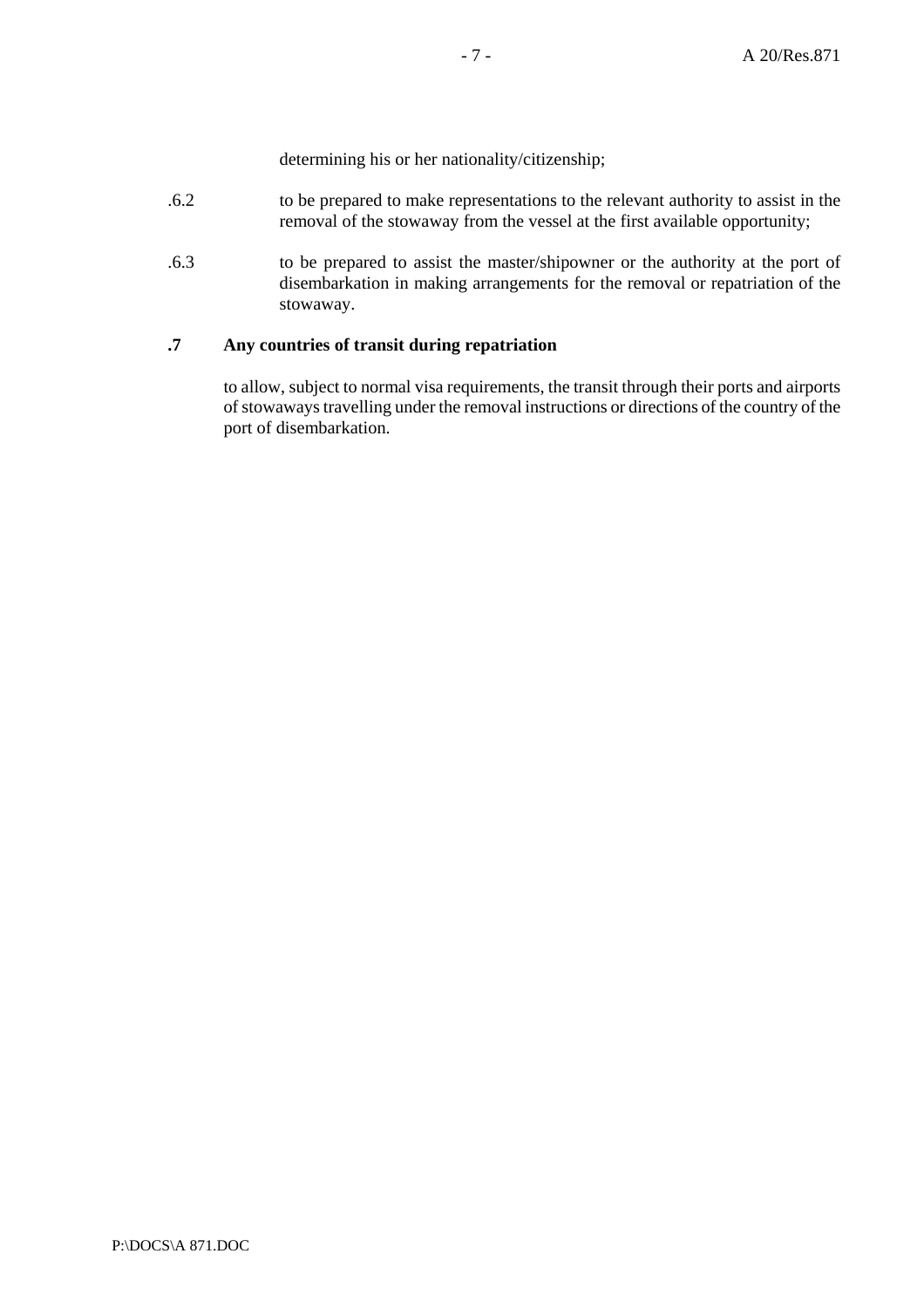#### APPENDIX

#### **STOWAWAY DETAILS**

#### **SHIP DETAILS**

Name of Ship: IMO Number: Flag: Company: Company address: Agent in next port: Agent address: IRCS: Port of registry: Name of master:

Inmarsat Number: Photograph of stowaway

## **STOWAWAY DETAILS**

Date/time found on board: Place of boarding: Country of boarding: Time spent in country of boarding: Date/time of boarding: Intended port of destination: Intended final destination (if different): Stated reasons for boarding the ship:

Surname: Given name: Name by which known: Religion: Gender: Date of birth: Place of birth: Claimed nationality: ID document type:

Passport No: When issued: Where issued: Date of expiry: Issued by:

ID Card No: When issued: Where issued: Date of expiry: Issued by:

Seaman's Book No: When issued: Where issued: Date of expiry: Issued by:

Emergency passport No: When issued: Where issued: Date of expiry: Issued by:

Home address:

Home town: Country of domicile: Profession(s): Employer(s): [names and addresses]

Address in country of boarding:

Height (cm): Weight (kg): Complexion: Colour of eyes: Colour of hair: Form of head/face: Marks/characteristics: [e.g. scars, tattoos, etc.]

First language: Spoken Read Written

Other languages: Spoken Read Written

Marital status: Name of spouse: Nationality of spouse: Address of spouse:

Names of parents: Nationality of parents: Address of parents: